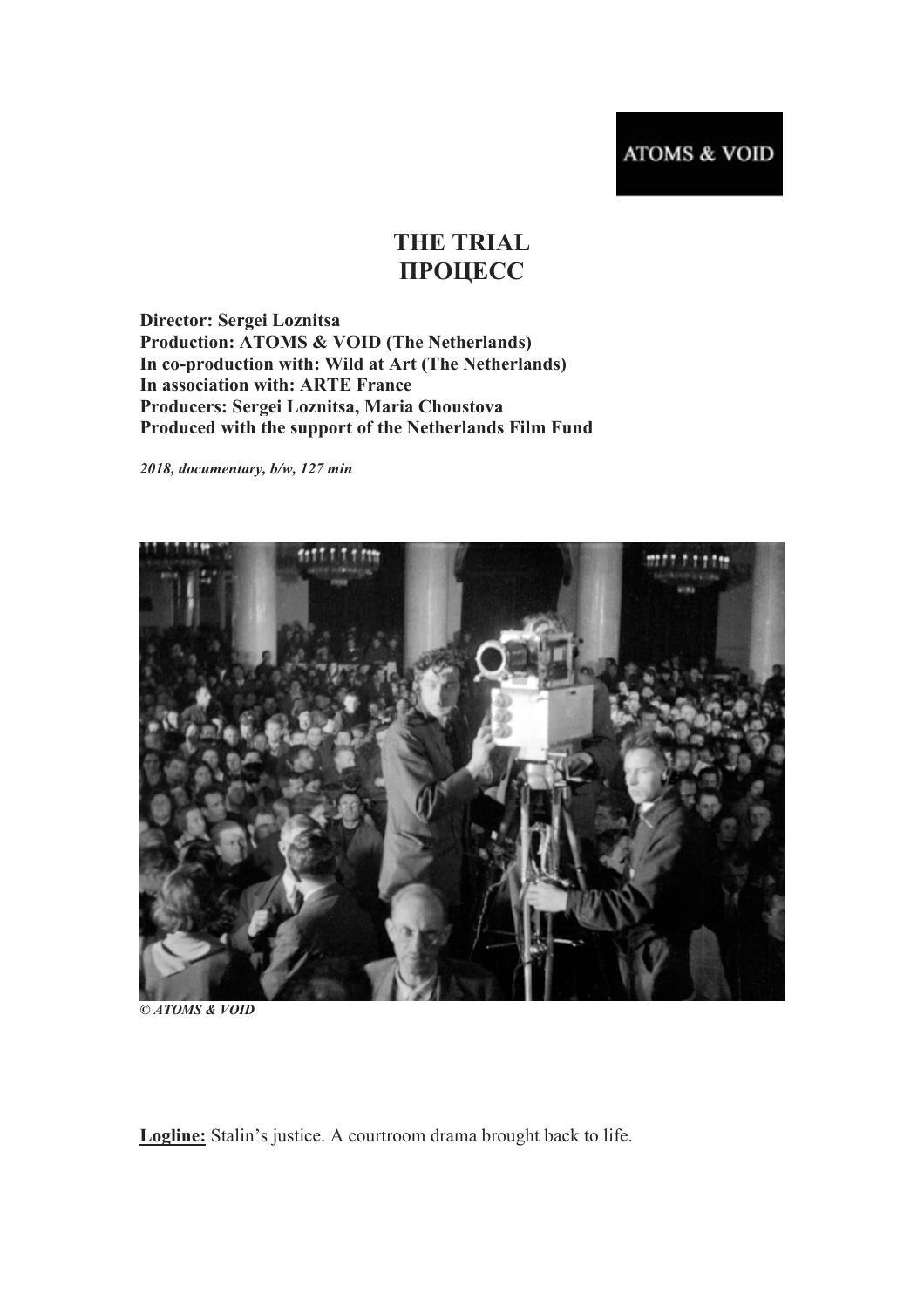## **Synopsis:**

Moscow, USSR. 1930. The Pillar Hall of the State House of the Unions. A group of top rank economists and engineers is put on trial accused of plotting a coup d'etat against the Soviet government.

It's alleged that they made a secret pact with the French Prime Minister, Raymond Poincare, and with other Western political leaders, aiming to destroy the Soviet power, restore capitalism and break up the USSR. All charges are fabricated and the accused are forced to confess to the crimes they never committed. The court, presided by Andrey Vyshinsky, who later became known as the diabolical prosecutor, keyfigure in Stalinist show trials and the advocate of mass repressions, delivers death verdicts.

Unique archive footage reconstructs one of the first show trials, masterminded by Stalin, which unfolds as a theatrical performance with actors - prosecutors, witnesses, defendants, judges - lying to themselves, to the audience and to the world. The drama is real, but the story is fake. The film gives an unprecedented insight into the origins of a deadly regime, which made the slogan "Lie is Truth" its everyday reality.

## **Director's notes:**

I started working on a film about Stalin's show trials, which were held in the USSR in 1930s, a couple of years ago. My initial idea was to edit the footage from different trials in order to show how the machine of Soviet terror was established, and how the system gradually took over the minds of innocent citizens. However, soon after I began studying archive materials, I discovered the footage, which I found to be absolutely unique. One of the trials – the Industrial Party trial – was filmed in all details, from the beginning to the end, and it was with sound. I decided to make my film about this trial only.

I decided to make the film in such a way, as to give the spectators a chance to spend 2 hours in the USSR in 1930: to see and to experience the moment, when the machine of state terror, created by Stalin, was launched into action. This film is at once completely authentic and truthful – from the point of view of the material and the documentary method of shooting, and completely fake – as all the participants of the trial are telling lies, and they are all fully aware of that.

My intention was to reconstruct the trial stage by stage. We restored and kept all the sound that was recorded in 1930. The only commentary I allowed myself to make in the entire film is right at the very end. I need this commentary in order to tell the truth, since it is impossible to learn the truth from any other episode of this documentary film. In fact, The Trial is a unique example of a documentary, in which one sees "24 frames of lies" per second.